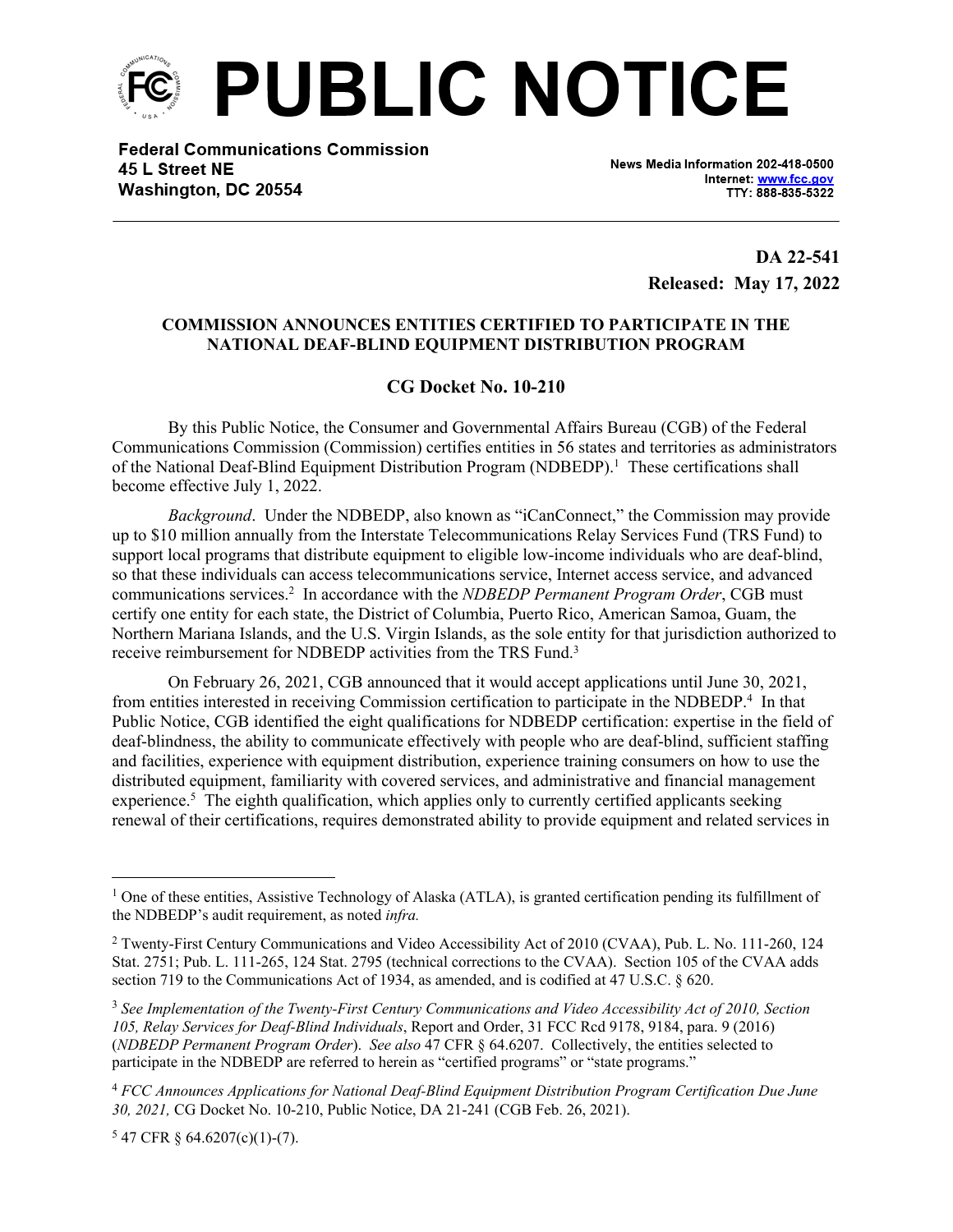compliance with the Commission's rules.<sup>6</sup> In addition, applicants for certification must disclose actual or potential conflicts of interest.<sup>7</sup>

CGB received a single application for 55 of the 56 jurisdictions that are the subject of this Public Notice, and these applicants, except for the District of Columbia, are currently certified to serve these jurisdictions. Following careful review of these applications, CGB is satisfied that each of these applicants meets the criteria to receive certification under the NDBEDP. As evidenced in their applications, these 55 entities have demonstrated extensive experience in providing accessible services in a manner that shows cultural awareness of the deaf-blind community and its communication needs; considerable expertise in the communications technology used by individuals who are deaf-blind; the administrative and financial management capability to manage state programs under the NDBEDP; sufficient staffing to manage these state programs; and, where applicable, a strong familiarity with the Commission's rules governing this program.<sup>8</sup> Furthermore, as the NDBEDP-certified programs for these jurisdictions, these entities have committed to work in partnership with local agencies to meet the needs of the deaf-blind population throughout these jurisdictions. Thus, these 55 entities are certified to participate in the NDBEDP, effective July 1, 2022, for a period of five years, with one exception.<sup>9</sup> The currently certified entity for Alaska (ATLA) has not satisfied the requirement to submit its requisite program audit reports to the NDBEDP Administrator, and thus is granted certification, conditioned on the prerequisite that the audit requirement is satisfied.<sup>10</sup>

For the state of Florida, CGB received two applications, one from Helen Keller National Center for DeafBlind Youths and Adults (HKNC) and the other from the Florida Alliance for Assistive Services and Technology (FAAST). CGB has selected HKNC as the certified entity to operate the NDBEDP in Florida for the next five years, effective July 1, 2022. Although CGB has determined that both applicants meet the Commission's qualifications for certification, HKNC's demonstrated expertise in the field of deaf-blindness, including cultural awareness and etiquette; its extensive history of distributing specialized equipment to individuals who are deaf-blind; its expertise in training deaf-blind consumers on the use of such equipment; and its provision of services targeted specifically to deaf-blind individuals for more than 50 years, make HKNC more qualified to provide NDBEDP services in the state of Florida.

|    | <b>State</b> | <b>NDBEDP Certified Programs</b>               |
|----|--------------|------------------------------------------------|
| 1. | Alabama      | Alabama Institute for Deaf and Blind           |
| 2. | Alaska       | Assistive Technology of Alaska <sup>11</sup>   |
| 3. | Arizona      | Perkins School for the Blind                   |
| 4. | Arkansas     | Perkins School for the Blind                   |
| 5. | California   | Lighthouse for the Blind and Visually Impaired |

<sup>6</sup> 47 CFR § 64.6207(c)(8).

7 47 CFR § 64.6207(d)(1); *see also NDBEDP Permanent Program Order*, 31 FCC Rcd at 9190, paras. 23-24.

<sup>8</sup> 47 CFR § 64.6207(c)(8).

 $947$  CFR  $§$  64.6207(e).

<sup>&</sup>lt;sup>10</sup> ATLA's certification is granted subject to the condition that the audit reports required under section  $64.6211(a)(7)$ of the rules are received by December 31, 2022 and subsequently approved by the NDBEDP Administrator. Upon satisfaction of this condition, ATLA's certification will be converted to a full five year certification, which will expire on June 30, 2027. Failure to submit the required audit reports by the due date may affect the qualification of ATLA to continue as the NDBEDP certified entity for Alaska pursuant to section 64.6207(c) of the rules, and may lead to suspension or revocation of certification under section 64.6207(h) of the rules.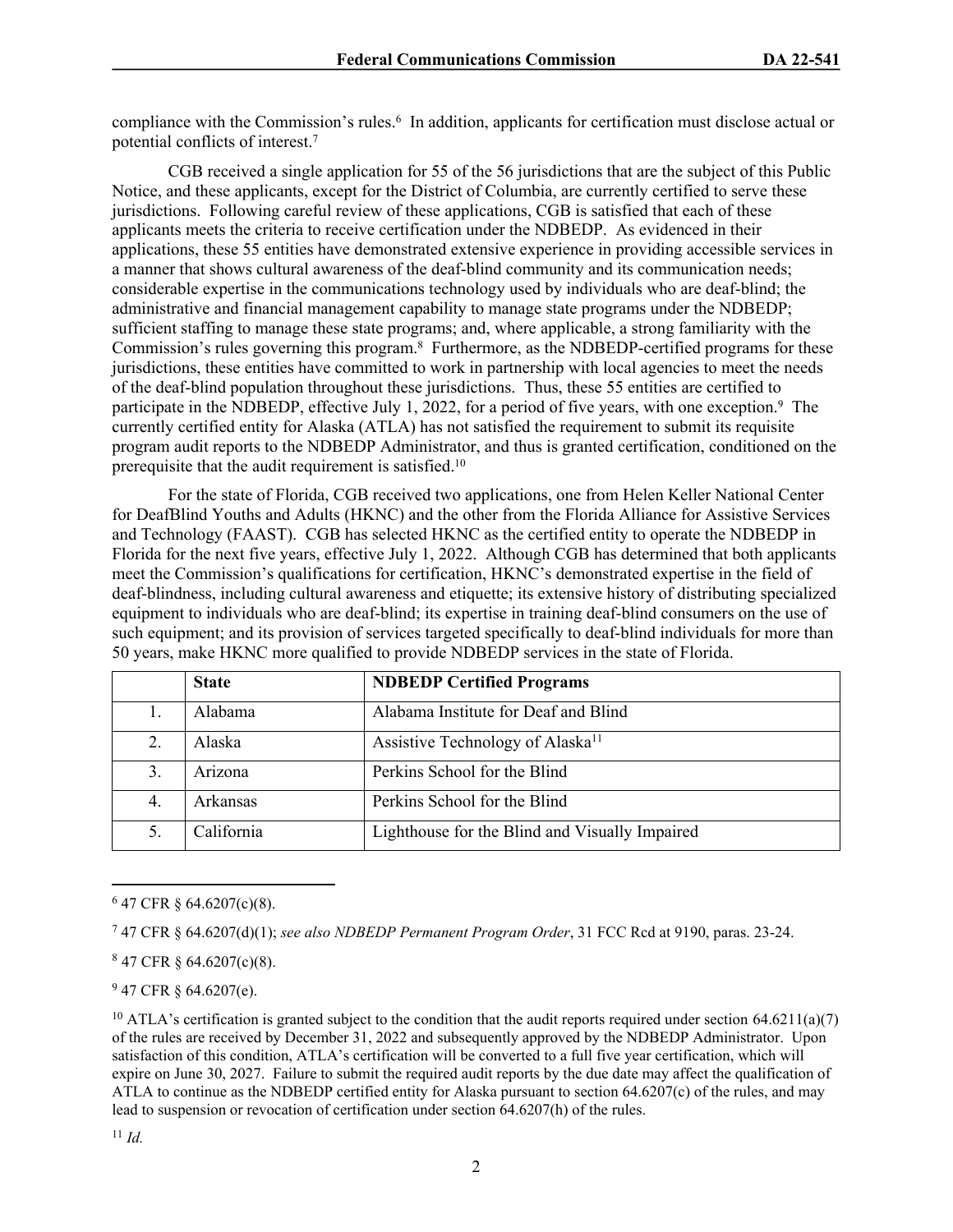| 6.  | Colorado       | Colorado Commission for the Deaf, Hard of Hearing, and<br>DeafBlind         |
|-----|----------------|-----------------------------------------------------------------------------|
| 7.  | Connecticut    | Connecticut Tech Act Project                                                |
| 8.  | Delaware       | University of Delaware - Center for Disabilities Studies                    |
| 9.  | Florida        | Helen Keller National Center for DeafBlind Youths and Adults                |
| 10. | Georgia        | Georgia Center of the Deaf and Hard of Hearing                              |
| 11. | Hawaii         | Helen Keller National Center for DeafBlind Youths and Adults                |
| 12. | Idaho          | University of Idaho - Center on Disabilities and Human<br>Development       |
| 13. | Illinois       | Lester and Rosalie Anixter Center                                           |
| 14. | Indiana        | Perkins School for the Blind                                                |
| 15. | Iowa           | Helen Keller National Center for DeafBlind Youths and Adults                |
| 16. | Kansas         | Assistive Technology for Kansans                                            |
| 17. | Kentucky       | Helen Keller National Center for DeafBlind Youths and Adults                |
| 18. | Louisiana      | Affiliated Blind of Louisiana Training Center                               |
| 19. | Maine          | Disability Rights Maine                                                     |
| 20. | Maryland       | Perkins School for the Blind                                                |
| 21. | Massachusetts  | Perkins School for the Blind                                                |
| 22. | Michigan       | Perkins School for the Blind                                                |
| 23. | Minnesota      | Perkins School for the Blind                                                |
| 24. | Mississippi    | Perkins School for the Blind                                                |
| 25. | Missouri       | Missouri Assistive Technology                                               |
| 26. | Montana        | Perkins School for the Blind                                                |
| 27. | Nebraska       | Nebraska Assistive Technology Partnership                                   |
| 28. | Nevada         | Perkins School for the Blind                                                |
| 29. | New Hampshire  | Northeast Deaf and Hard of Hearing Services, Inc.                           |
| 30. | New Jersey     | New Jersey Commission for the Blind and Visually Impaired                   |
| 31. | New Mexico     | Perkins School for the Blind                                                |
| 32. | New York       | Helen Keller National Center for DeafBlind Youths and Adults                |
| 33. | North Carolina | North Carolina Division of Services for the Deaf and the Hard of<br>Hearing |
| 34. | North Dakota   | North Dakota Assistive Technology                                           |
| 35. | Ohio           | Perkins School for the Blind                                                |
| 36. | Oklahoma       | Oklahoma Department of Rehabilitation Services                              |
| 37. | Oregon         | Access Technologies, Inc.                                                   |
| 38. | Pennsylvania   | Institute on Disabilities - Temple University                               |